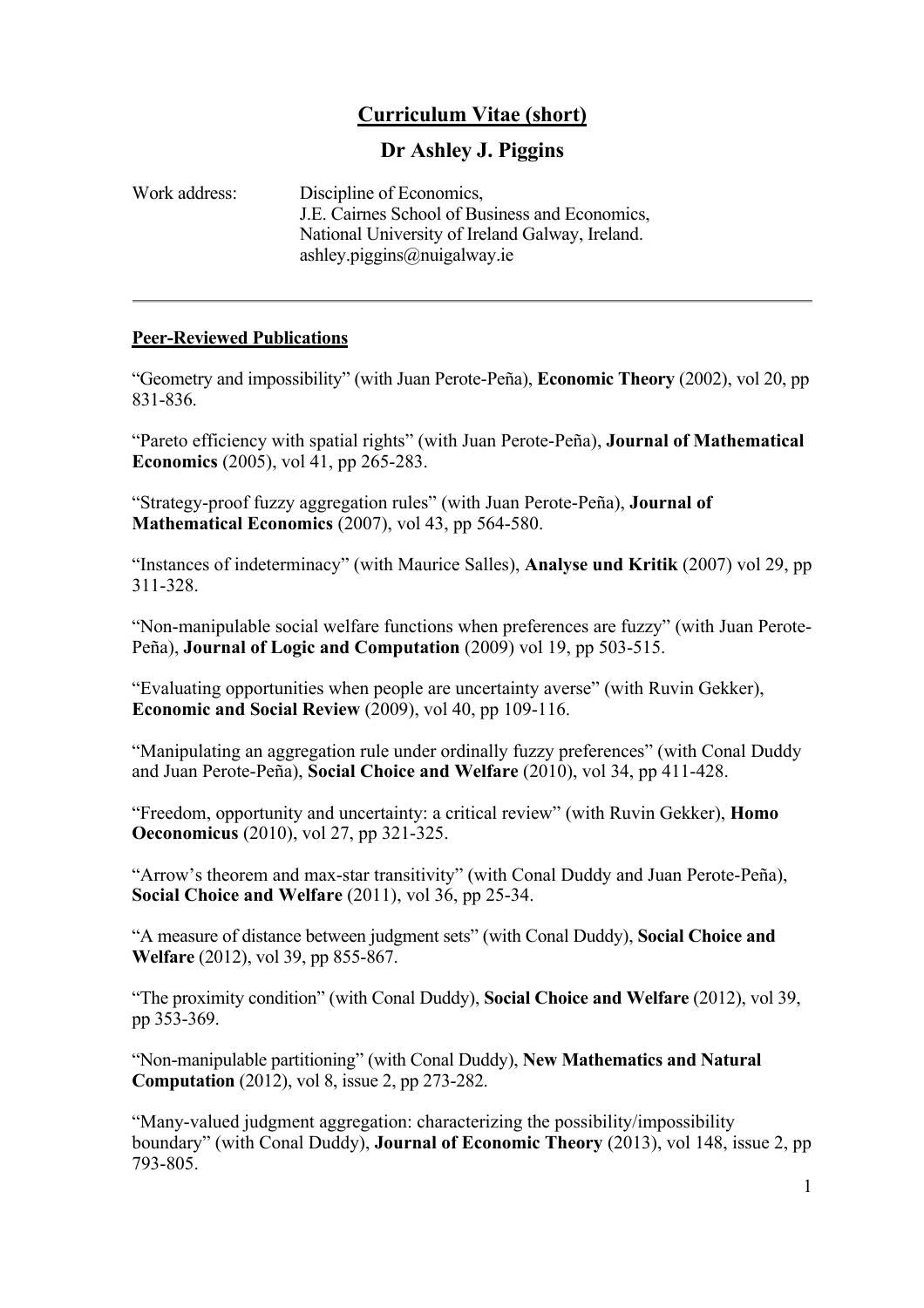"Collective approval" (with Conal Duddy), **Mathematical Social Sciences** (2013), vol 65, issue 3, pp 190-194.

"The Architecture of the Electoral College, the House Size Effect, and the Referendum Paradox" (with Mathieu Martin and Fabrice Barthélémy), **Electoral Studies** (2014), vol 34, pp 111-118.

"A model of deliberative and aggregative democracy" (with Juan Perote-Peña), **Economics and Philosophy** (2015), vol 31, issue 1, pp 93-121.

"Aggregation of binary evaluations: a Borda-like approach" (with William S. Zwicker and Conal Duddy), **Social Choice and Welfare** (2016), vol 46, pp 301-333.

"Sen cycles and externalities" (with Gillian Salerno), **Economics Letters** (2016), vol 149, pp 25-27.

"Sen's proofs of the Arrow and Gibbard theorems", **Economics Letters** (2017), vol 161, pp 99-101.

"On some oligarchy results when social preference is fuzzy" (with Conal Duddy), **Social Choice and Welfare** (2018), vol 51, pp 717-735.

"Trump's victory like Harrison, not Hayes and Bush" (with Mathieu Martin and Fabrice Barthélémy) **PS: Political Science and Politics** (2019), vol 52, pp 20-24.

## **Forthcoming Publications**

"Collective choice problems, formal representations, and missing information" submitted as a book chapter to Laslier, J-F, Moulin, H, Sanver, R, Zwicker, W. S. (eds), **The Future of Economic Design**, forthcoming from Springer, 2018.

"Arrow's theorem" (with Conal Duddy). This is an invited entry for the Oxford Encyclopedia of Political Decision Making, part of the larger Oxford Research Encyclopedia of Politics, edited by William R. Thompson. The Encyclopedia will be published by Oxford University Press.

## **Book Chapters**

"Social choice, fuzzy preferences and manipulation" (with Juan Perote-Peña), in T. Boylan and R. Gekker (eds) **Economics, Rational Choice and Normative Philosophy**, Routledge: London. Book published in 2009.

"Voting on how to vote" (with José Luis Garcia-Lapresta), in **Soft Computing in Humanities and Social Sciences**, Volume I (Rudolf Seising, Veronica Sanz (eds.)), Springer: Berlin. Book published in 2012.

## **Book Reviews**